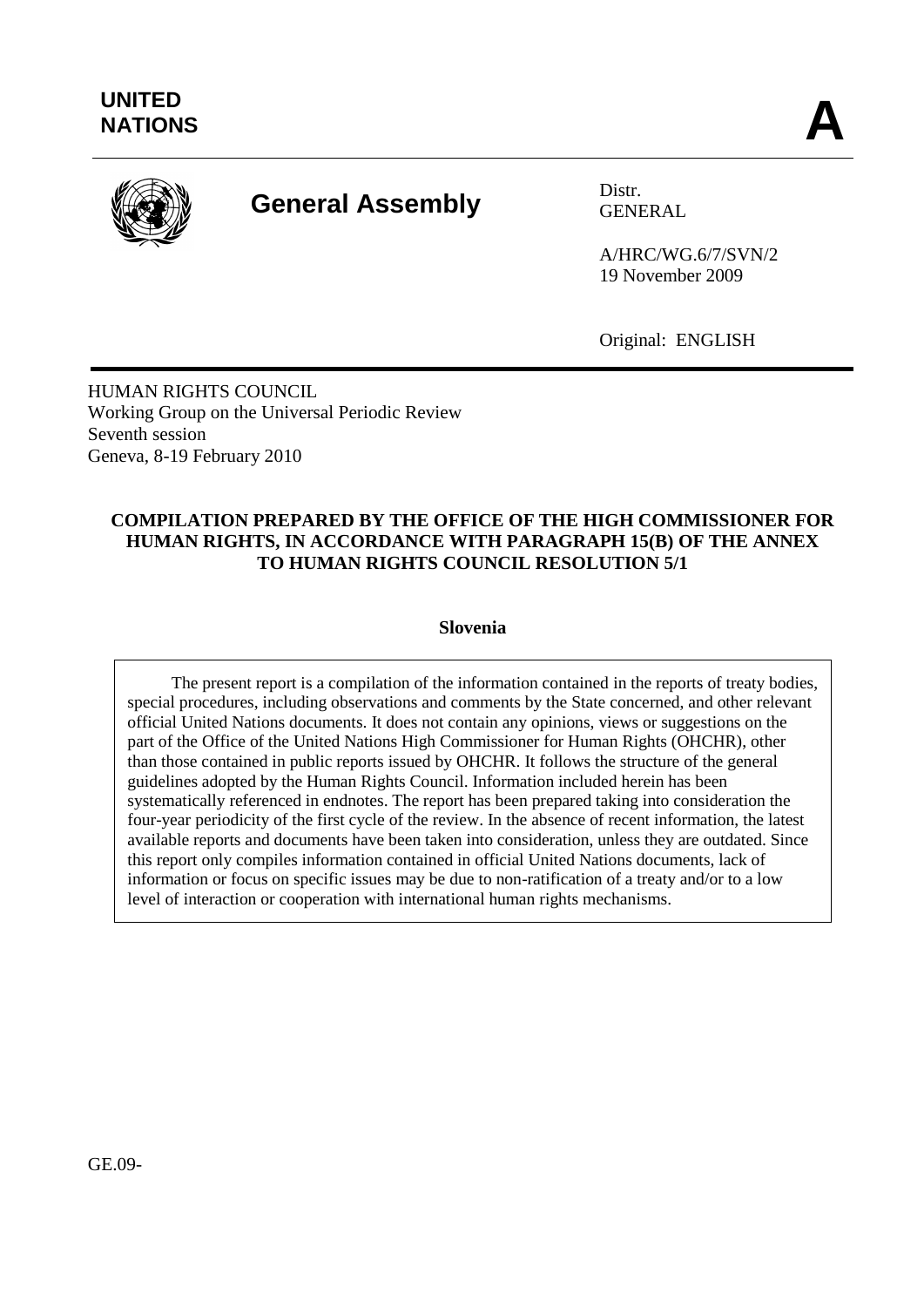# **I. BACKGROUND AND FRAMEWORK**

#### **A. Scope of international obligations<sup>1</sup>**

| Core universal human<br>rights treaties <sup>2</sup> | Date of ratification,<br>accession or succession | <b>Declarations</b><br>/reservations                   | Recognition of specific competences of<br><i>treaty bodies</i>                                                           |
|------------------------------------------------------|--------------------------------------------------|--------------------------------------------------------|--------------------------------------------------------------------------------------------------------------------------|
| <b>ICERD</b>                                         | 6 July 1992                                      | None                                                   | Individual complaints (art. 14): Yes                                                                                     |
| <b>ICESCR</b>                                        | 6 July 1992                                      | None                                                   |                                                                                                                          |
| <b>ICCPR</b>                                         | 6 July 1992                                      | None                                                   | Inter-State complaints (art. 41): Yes                                                                                    |
| <b>ICCPR-OP1</b>                                     |                                                  | 16 July 1993 Yes (art. 1) and art.5,<br>para. $2(a)^3$ |                                                                                                                          |
| <b>ICCPR-OP2</b>                                     | 10 March 1994                                    | None                                                   |                                                                                                                          |
| <b>CEDAW</b>                                         | 6 July 1992                                      | None                                                   |                                                                                                                          |
| OP-CEDAW                                             | 23 Sept. 2004                                    | None                                                   | Inquiry procedure (art. 8 and 9): Yes                                                                                    |
| <b>CAT</b>                                           | 16 July 1993                                     |                                                        | Inter-State complaints (art. 21): Yes<br>Individual complaints (art. 22): Yes<br>Inquiry procedure (art. 20): Yes        |
| OP-CAT                                               | 23 Jan. 2007                                     | None                                                   |                                                                                                                          |
| <b>CRC</b>                                           | 6 July 1992                                      | None                                                   |                                                                                                                          |
| OP-CRC-AC                                            | 23 Sept. 2004                                    | Binding declaration<br>under art 3: 18 years           |                                                                                                                          |
| OP-CRC-SC                                            | 23 Sept. 2004                                    | None                                                   |                                                                                                                          |
| <b>CRPD</b>                                          | 24 April 2008                                    | None                                                   |                                                                                                                          |
| <b>CRPD-OP</b>                                       | 24 April 2008                                    |                                                        | Inquiry procedure (arts. 6 and 7): Yes                                                                                   |
|                                                      |                                                  |                                                        | Core treaties to which Slovenia is not a party: OP-ICESCR <sup>4</sup> (signature only, 2009), ICRMW, and CED (signature |

*Core treaties to which Slovenia is not a party:* OP-ICESCR**<sup>4</sup>** (signature only, 2009), ICRMW, and CED (signature only, 2007).

| Other main relevant international instruments                                      | Ratification, accession or succession |  |
|------------------------------------------------------------------------------------|---------------------------------------|--|
| Convention on the Prevention and Punishment of the Crime of Genocide               | <b>Yes</b>                            |  |
| Rome Statute of the International Criminal Court                                   | <b>Yes</b>                            |  |
| Palermo Protocol <sup>5</sup>                                                      | Yes                                   |  |
| Refugees and stateless persons <sup>6</sup>                                        | Yes, except the 1961 Convention       |  |
| Geneva Conventions of 12 August 1949 and Additional Protocols thereto <sup>7</sup> | <b>Yes</b>                            |  |
| ILO fundamental conventions <sup>8</sup>                                           | Yes                                   |  |
| UNESCO Convention against Discrimination in Education                              | Yes                                   |  |

1. The Committee on the Elimination of Discrimination against Women (CEDAW) encouraged Slovenia to ratify ICRMW and CED.<sup>9</sup> The Committee on the Rights of the Child (CRC) recommended the ratification of the Protocol against the Smuggling of Migrants by Land, Sea and Air to the United Nations Convention against Transnational Organized Crime.<sup>10</sup> The Committee on Economic, Social and Cultural Rights (CESCR) recommended that Slovenia ratify the ILO Conventions bearing on rights enshrined in the Covenant, such as the ILO Equality of Treatment (Social Security) Convention (No. 118) and the ILO Prevention of Major Industrial Accidents Convention (No. 174).**<sup>11</sup>**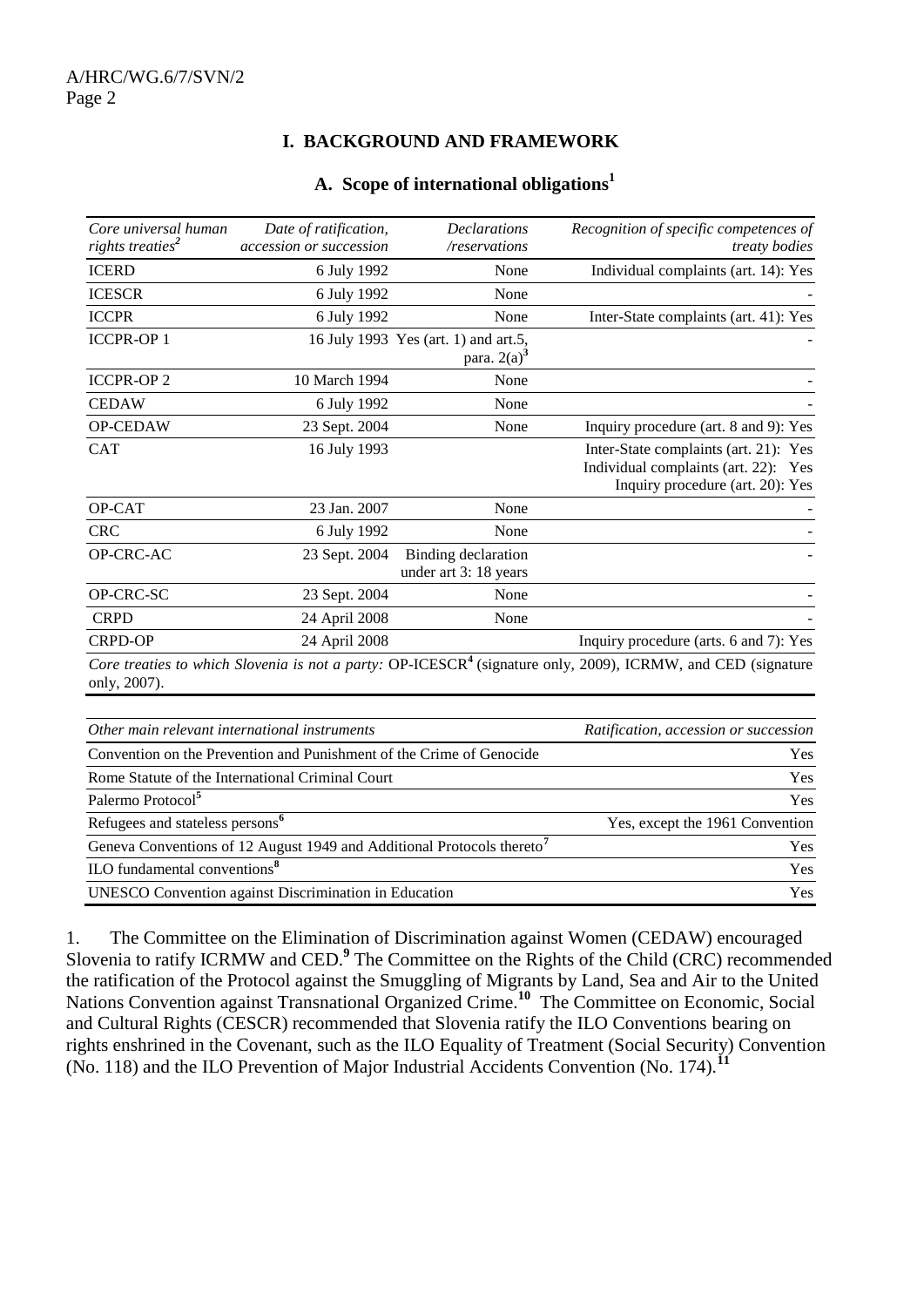# **B. Constitutional and legislative framework**

2. In 2005, the Human Rights Committee (HR Committee) welcomed the adoption of a democratic Constitution in December 1991 and its recent amendments to enhance protection of human rights and fundamental freedoms.**<sup>12</sup>**

3. In 2006, the CESCR welcomed the amendment to article 14 of the Constitution banning discrimination between men and women, the entry into force in 2002 of the Equal Opportunities for Women and Men Act and the establishment of the Equal Opportunities Office.**<sup>13</sup>**

# **C. Institutional and human rights infrastructure**

4. The "Republic of Slovenia Human Rights Ombudsman" was accredited with "B status" by the International Coordinating Committee of National Institutions for the Promotion and Protection of Human Rights in 2000. **14**

5. In 2005, the HR Committee welcomed the establishment of the Human Rights Ombudsman, the Office for Equal Opportunity and the Advocate for Equal Opportunity.**<sup>15</sup>** CESCR**<sup>16</sup>** and CRC**<sup>17</sup>** were pleased that the institution of the Ombudsman is functioning well and that the Ombudsman is competent to submit complaints concerning human rights to the Constitutional Court.

6. CRC**<sup>18</sup>** and CEDAW**<sup>19</sup>** noted with appreciation the appointment of a Deputy Human Rights Ombudsman dealing specifically with the protection of the rights of children that has competence to monitor violations of the rights of children, including violations of the provisions of the Optional Protocol, deal with complaints and request information, including from the Ministry of Defense, as previously recommended by CRC in 2004.**<sup>20</sup>** CEDAW encouraged Slovenia to establish a deputy Gender Equality Ombudsperson with a specific mandate to promote the rights of women.**<sup>21</sup>**

# **D. Policy measures**

7. In 2007, ILO Committee of Experts on the Application of Conventions and Recommendations noted that the resolution on the National Programme for Equal Opportunities for Women and Men 2005 - 2013 was adopted by the National Assembly in 2005 with the aim of improving the position of women, reducing vertical and horizontal segregation and reducing wage differentials between women and men. **22**

8. While welcoming the adoption of the Action Plan for the fight against human trafficking for the period 2008-2009, CRC was concerned that there is no specific plan of action covering all aspects of the Optional Protocol.**<sup>23</sup>** It recommended that Slovenia develop, in consultation and cooperation with all relevant stakeholders, a national plan of action aimed at addressing sale of children, child prostitution and child pornography, and provide adequate human and financial resources for its implementation.**<sup>24</sup>**

9. In 2005, Slovenia adopted the Plan of Action (2005-2009) for the World Programme for Human Rights Education focusing on the national school system. **<sup>25</sup>** Slovenia has developed policies and legislation for a rights-based approach to education, giving special attention to human rights education.**<sup>26</sup>** At primary level, topics linked to human rights are included in the school curriculum of human rights-related subjects.**<sup>27</sup>**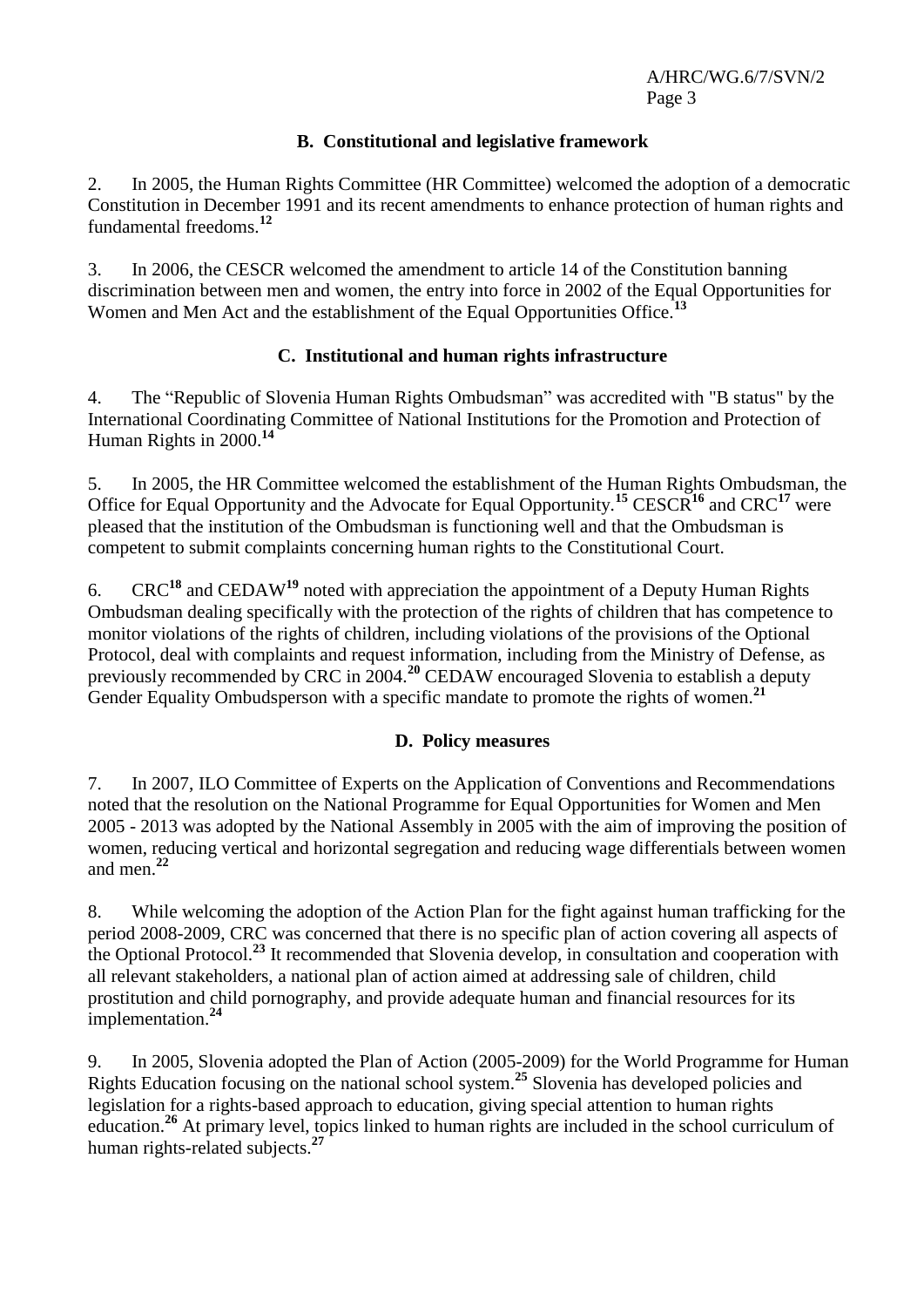#### **II. PROMOTION AND PROTECTION OF HUMAN RIGHTS ON THE GROUND**

#### **A. Cooperation with human rights mechanisms**

| Treaty body <sup>28</sup> | Latest report<br>submitted and<br>considered | Latest<br>concluding<br>observations | Follow-up response | Reporting status                                                    |
|---------------------------|----------------------------------------------|--------------------------------------|--------------------|---------------------------------------------------------------------|
| <b>CERD</b>               | 2001                                         | March 2003                           |                    | Sixth to Eighth reports overdue since<br>2005 and 2007 respectively |
| <b>CESCR</b>              | 2004                                         | Nov.2005                             |                    | Second report due in 2010                                           |
| <b>HR</b> Committee       | 2004                                         | <b>July 2005</b>                     | Overdue since 2006 | Third report due in 2010                                            |
| <b>CEDAW</b>              | 2007                                         | Oct. 2008                            | Due in $2010$      | Combined fifth and sixth reports due in<br>2013                     |
| <b>CAT</b>                | 2002                                         | May 2003                             |                    | Third report due in 2006, submitted in<br>2009                      |
| <b>CRC</b>                | 2001                                         | Jan. 2004                            |                    | Combined third and fourth reports<br>overdue since 2008             |
| OP-CRC-AC                 | 2007                                         | June 2009                            |                    | Combined third and fourth due in 2014                               |
| OP-CRC-SC                 | 2007                                         | June 2009                            |                    | Combined third and fourth in 2014                                   |
| <b>CRPD</b>               | None                                         | None                                 |                    | Initial report due in 2010                                          |

# **1. Cooperation with treaty bodies**

#### **2. Cooperation with special procedures**

| Standing invitation issued                                | <b>Yes</b>                                                                                                                                                   |  |
|-----------------------------------------------------------|--------------------------------------------------------------------------------------------------------------------------------------------------------------|--|
| Latest visits or mission reports                          |                                                                                                                                                              |  |
| Visits agreed upon in principle                           |                                                                                                                                                              |  |
| Visits requested and not yet agreed<br>upon               |                                                                                                                                                              |  |
| Facilitation/cooperation during<br>missions               |                                                                                                                                                              |  |
| Follow-up to visits                                       |                                                                                                                                                              |  |
| Responses to letters of allegations<br>and urgent appeals | During the period under review, one joint communication was sent<br>concerning a group of stateless persons. The Government replied to the<br>communication. |  |
| Responses to questionnaires on<br>thematic issues $^{29}$ | Slovenia responded to six of the 16 questionnaires sent by special procedures<br>mandate holders, <sup>30</sup> within the deadlines. <sup>31</sup>          |  |

#### **3. Cooperation with the Office of the High Commissioner for Human Rights**

10. The United Nations High Commissioner for Human Rights visited Slovenia, from 30 to 31 January 2008, in the context of the Slovenian Presidency of the Council of the European Union.**<sup>32</sup>**

11. Slovenia is a regular donor to OHCHR work**<sup>33</sup>** and contributed to the United Nations Humanitarian Funds.**<sup>34</sup>**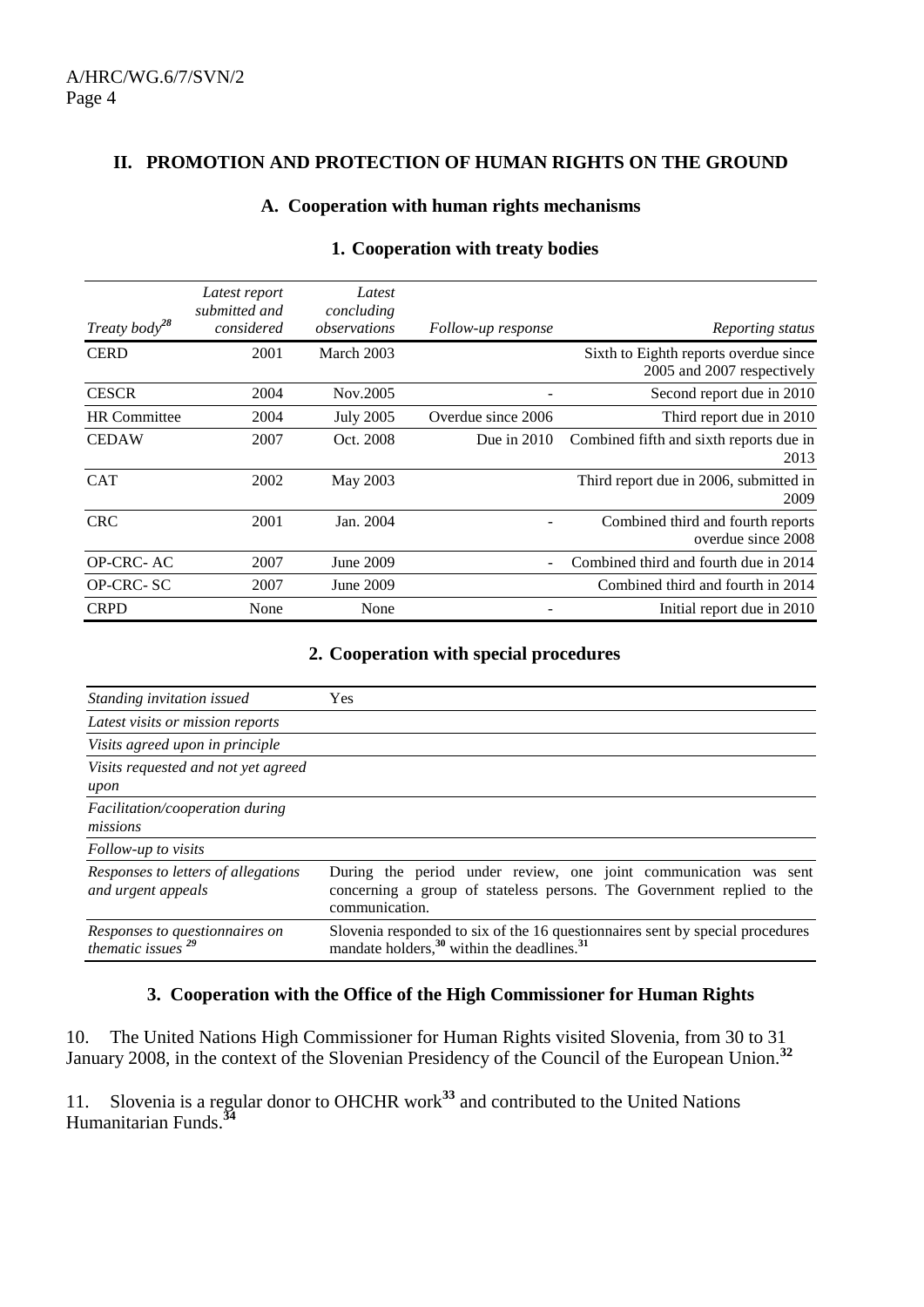# **B. Implementation of international human rights obligations**

# **1. Equality and non-discrimination**

12. In 2008, CEDAW was concerned at the persistence of stereotypic attitudes towards women and their role in the society.**<sup>35</sup>** It recommended that Slovenia intensify its efforts to change stereotypic images and discriminatory attitudes and perceptions about the roles and responsibilities of women and girls and men and boys in the family and in society. It also recommended that Slovenia develop measures aimed at addressing women's occupational segregation and the diversification of women's academic and professional choices, including in non-traditional fields.**<sup>36</sup>**

13. In 2006, CESCR was concerned that, despite the various measures taken to improve the status of women, the latter continue to be at a disadvantage in society, particularly with regard to access to employment, equal pay for equal work, the size of their retirement pension and their involvement in decision-making, and the limited number of women in high-level public positions.**<sup>37</sup>** It invited Slovenia to step up its measures to promote equality between men and women, including by application of the principle of equal pay for equal work and by ensuring that women are involved in decision-making.**<sup>38</sup>**

14. While noting measures undertaken to improve the living conditions of the Roma community, the HR Committee was concerned that the Roma community continues to suffer prejudice and discrimination, in particular with regard to access to health services, education and employment which have a negative impact on the full enjoyment of their rights under ICCPR, and recommended that Slovenia take all necessary measures to ensure the practical enjoyment of by the Roma of their rights under ICCPR by implementing and reinforcing effective measures to prevent and address discrimination and the serious social and economic situation of the Roma.**<sup>39</sup>**

15. CEDAW was concerned that Roma women and girls remain in a vulnerable situation and subject to discrimination, including with regard to education, health, housing and employment. It was further concerned about the low level of Roma women's formal education and the school dropout rates among Roma girls.**<sup>40</sup>** It urged Slovenia to take urgent and concrete measures to address stereotypic attitudes towards Roma women and girls, and accelerate their achievement of de facto equality. It recommended that Slovenia intensify its efforts to promote the access of Roma girls to education and their retention in all levels of education, and to address the high rate of unemployment among Roma women. It also recommended that Slovenia collect and make available statistical information pertaining to the education, health, employment and social, economic and political status of Roma women and girls, with a view to developing further specific policies to respond to their needs.<sup>41</sup>

# **2. Right to life, liberty and security of the person**

16. In 2005, the HR Committee was concerned about reported cases of ill-treatment by law enforcement officials and the lack of thorough investigations and adequate punishment of the responsible officials and non-payment of compensation to the victims. It was also concerned that legal assistance may not be available from the beginning of detention for those who do not have the means to pay for it. It recommended that Slovenia take appropriate measures to prevent and punish all forms of ill-treatment by law enforcement officials to ensure the provision of legal assistance to all from the beginning of detention and prompt, thorough, independent and impartial investigation. It should prosecute perpetrators of such acts and ensure that they are punished in a manner proportionate to the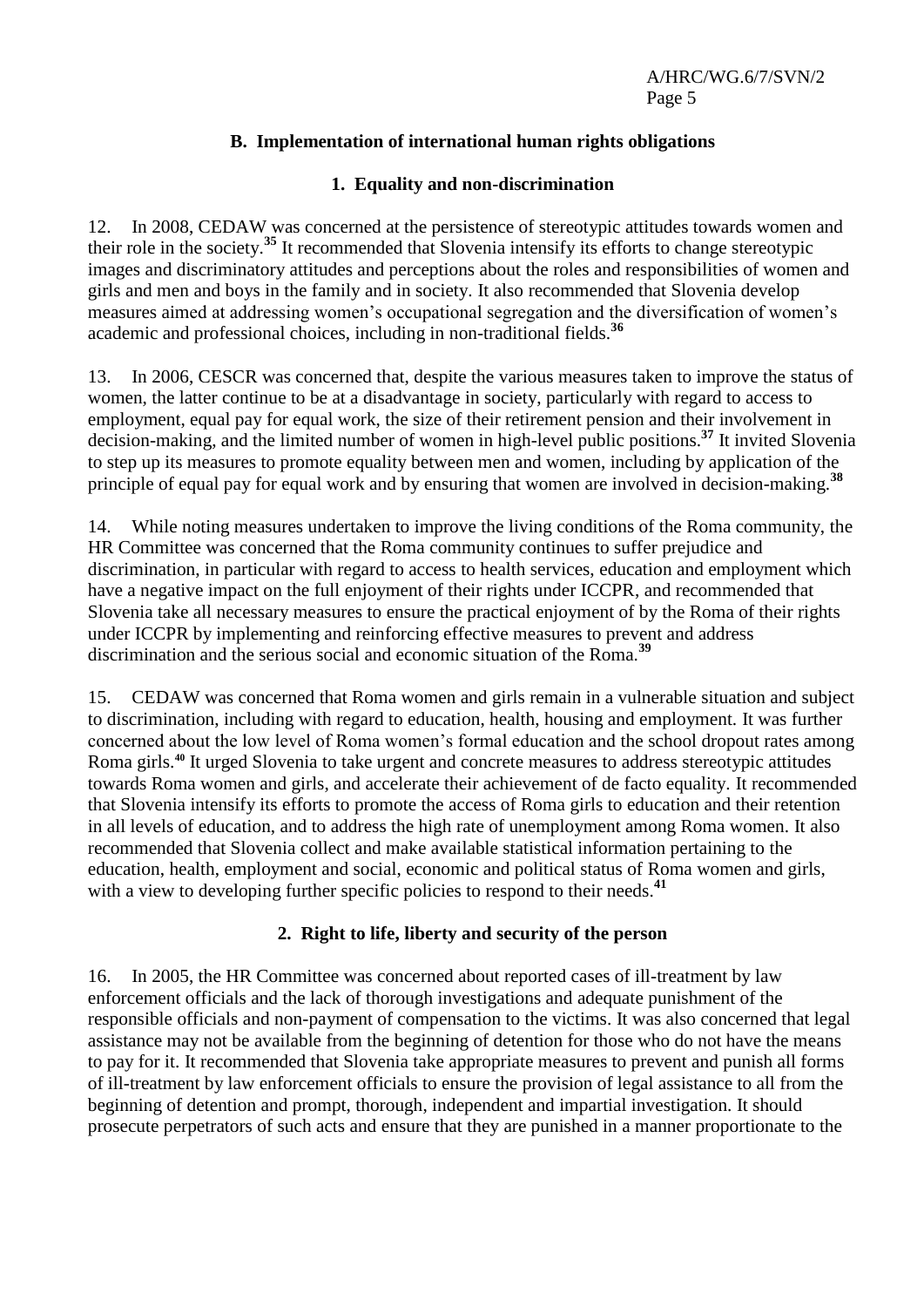seriousness of the offences committed by them, and grant effective remedies, including compensation, to the victims.**<sup>42</sup>** 

17. In 2008, CEDAW commended the recent entry into force of the new Penal Code 2008 defining domestic violence as a specific criminal offence and the Domestic Violence Prevention Act 2008, defining, among other issues, different forms of domestic violence and providing for protection of victims.<sup>43</sup> However, it was concerned at the continuing prevalence of violence against women and girls, the number of women murdered by their intimate partners.**<sup>44</sup>** It called upon Slovenia to address the issue of gender based violence in a comprehensive manner and recommended that Slovenia develop a comprehensive strategy or action plan to prevent and eliminate all forms of violence against women and girls and an effective institutional mechanism to coordinate, monitor and assess the effectiveness of the measures taken. It further recommended that Slovenia study and analyse all cases of murders of women by their intimate partners and, on that basis, adopt effective measures to protect women from this particular type of violence. CEDAW urged Slovenia to ensure that a sufficient number of safe crisis centres and shelters are available to women victims of violence. **<sup>45</sup>** CESCR**<sup>46</sup>** in 2006 and HR Committee**<sup>47</sup>** in 2005 encouraged Slovenia, inter alia, to raise awareness of the criminal nature of domestic violence.

18. In 2008, the ILO Committee of Experts recalled that the International Confederation for Free Trade Unions stated in 2002 that the trafficking of women for prostitution continues to be a problem in Slovenia. It added that reports suggest that approximately 400 women per year are trafficked into Slovenia from countries of Eastern Europe, and approximately 1,000 women per year are trafficked through Slovenia into western European countries.**<sup>48</sup>** In 2009, CRC noted with appreciation the amendments of the Penal Code in 2004 and 2008, which, inter alia, introduced human trafficking as a criminal offence.**<sup>49</sup>** While noting the appointment, in 2003, of an inter-ministerial working group for combating trafficking in human beings, CRC was concerned at the lack of a national entity adequately resourced and mandated to coordinate all areas covered by OP-CRC-SC. **<sup>50</sup>** In 2008, CEDAW was also concerned at the continuing prevalence of trafficking and the fact that in spite of the initiation of criminal investigations into cases of alleged trafficking and the high number of alleged victims, no sentences on trafficking have yet been issued.**<sup>51</sup>** It urged Slovenia to continue efforts to combat all forms of trafficking in women and children, in line with the Convention.**<sup>52</sup>** In 2006, CESCR recommended that Slovenia set up services to help the victims of trafficking and take steps to make law-enforcers and the general public more aware of the seriousness of the problem and to sensitize them of the needs of the victims.**<sup>53</sup>** In 2005, HR Committee made similar comments.**<sup>54</sup>**

19. CRC noted with appreciation the 2008 amendment to the Penal Code to criminalize the mere possession of child pornography. However, it remained concerned that the legislation does not criminalize all the acts constituting offences**<sup>55</sup>** and recommended that Slovenia review its legislation, in particular its Penal Code, to bring it into full conformity with OP-CRC-SC. **<sup>56</sup>** CRC also recommended that Slovenia criminalize the production or dissemination of materials advertising the sale of children, child prostitution or child pornography, in line with OP-CRC-SC. **<sup>57</sup>** In 2008, the ILO Committee of Experts, with respect to the use, procuring or offering of a child for the production of pornography or for pornographic performances, recalled that it requested Slovenia to provide a definition of the term "minor" under section 187 of the Penal Code.<sup>58</sup> It also asked Slovenia to indicate whether the use of a child under 18 years of age for prostitution is prohibited, and to provide a copy of the relevant legal provision.**<sup>59</sup>**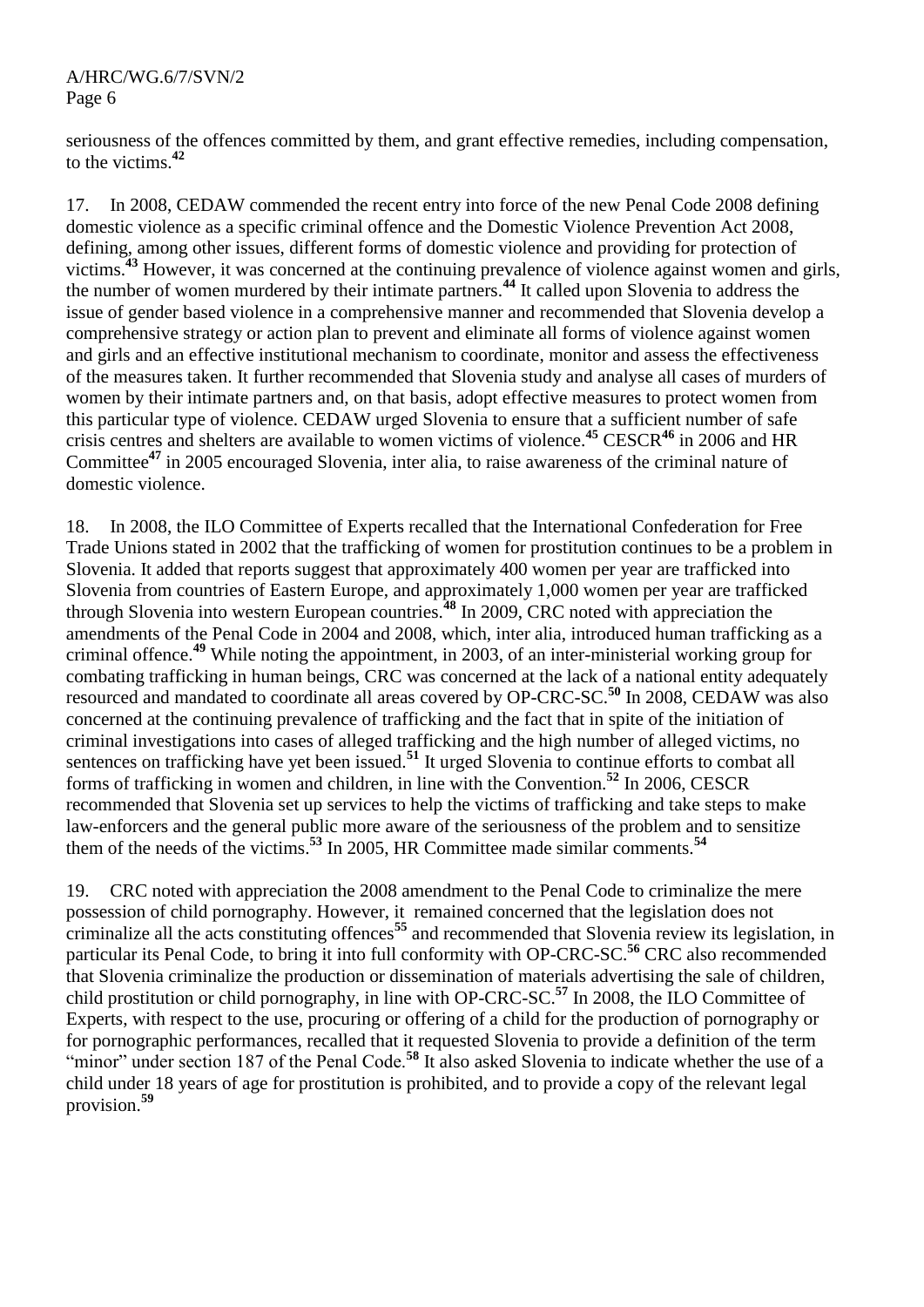20. CRC was concerned that there is no legislation explicitly prohibiting corporal punishment within the home and that the latest draft amendments to the Marriage and Family Relations Act do not envisage such a prohibition.<sup>60</sup> It recommended that Slovenia strengthen its efforts to address illtreatment of children in the family, including by raising awareness of alternative, non-violent forms of discipline though public campaigns. It also urged Slovenia to consider introducing an explicit prohibition on corporal punishment of children in the family, either in the draft amendments to the Marriage and Family Relations Act or in the special act on preventing violence in the family currently in preparation.**<sup>61</sup>**

# **3. Administration of justice and the rule of law**

21. In 2005, HR Committee has taken note of the efforts undertaken to reduce backlogs in court cases by adopting strategies such as the "Hercules project", but remained concerned that the backlog is increasing for certain categories of cases. It recommended that Slovenia take steps to further reduce the backlog, while guaranteeing access to justice to all, and ensure that those persons remanded in custody for trial are brought to trial as speedily as possible.**<sup>62</sup>**

22. In 2009, CRC was concerned at the weak enforcement of legislation relating to offences referred to in OP-CRC-SC, in particular, the prosecution and punishment of those responsible for acts involving the sale of children, child prostitution and child pornography.**<sup>63</sup>** It recommended that Slovenia take the appropriate measures to expand training activities for the judiciary, prosecutors, police and other public officials so as to ensure the prosecution and punishment of perpetrators of acts prohibited by OP-CRC-SC. It also recommended that Slovenia undertake evaluation of all the cases that did not lead to sentences in order to identify the causes that prevented advancing in the prosecutions and punishments.**<sup>64</sup>**

23. In 2009, CRC welcomed that recruitment or use of children under the age of 15 in an armed conflict would be punished with imprisonment for no less than fifteen years, if the children take direct part in hostilities.**<sup>65</sup>** It recommended that Slovenia consider criminalizing the mere recruitment of children at the ages of 16 and 17 and their use in hostilities as separate offences and that recruitment as such is criminalized by the law for both peace and wartime. It further recommended that Slovenia consider reviewing its domestic legislation with the view to adopt a binding definition of "direct" participation hostilities and to extend to legal persons the criminal liability for the acts and activities enumerated in the Optional Protocol.**<sup>66</sup>**

# **4. Right to privacy, marriage and family life**

24. CRC welcomed the proposed changes to the Marriage and Family Relations Act, but was concerned that the right of a child who has been separated from one of his or her parents to maintain regular contact with both parents and other relatives was not sufficiently protected under current legislation.**<sup>67</sup>** It encouraged Slovenia to expedite the enactment of changes to the Marriage and Family Relations Act and take all necessary measures to protect the right of children to maintain contacts with both parents.**<sup>68</sup>**

# **5. Freedom of religion or belief, expression, association and peaceful assembly, and right to participate in public and political life**

25. In 2008, CEDAW commended Slovenia for the adoption of the constitutional amendment promoting equal opportunities for women and men standing as candidates in elections and the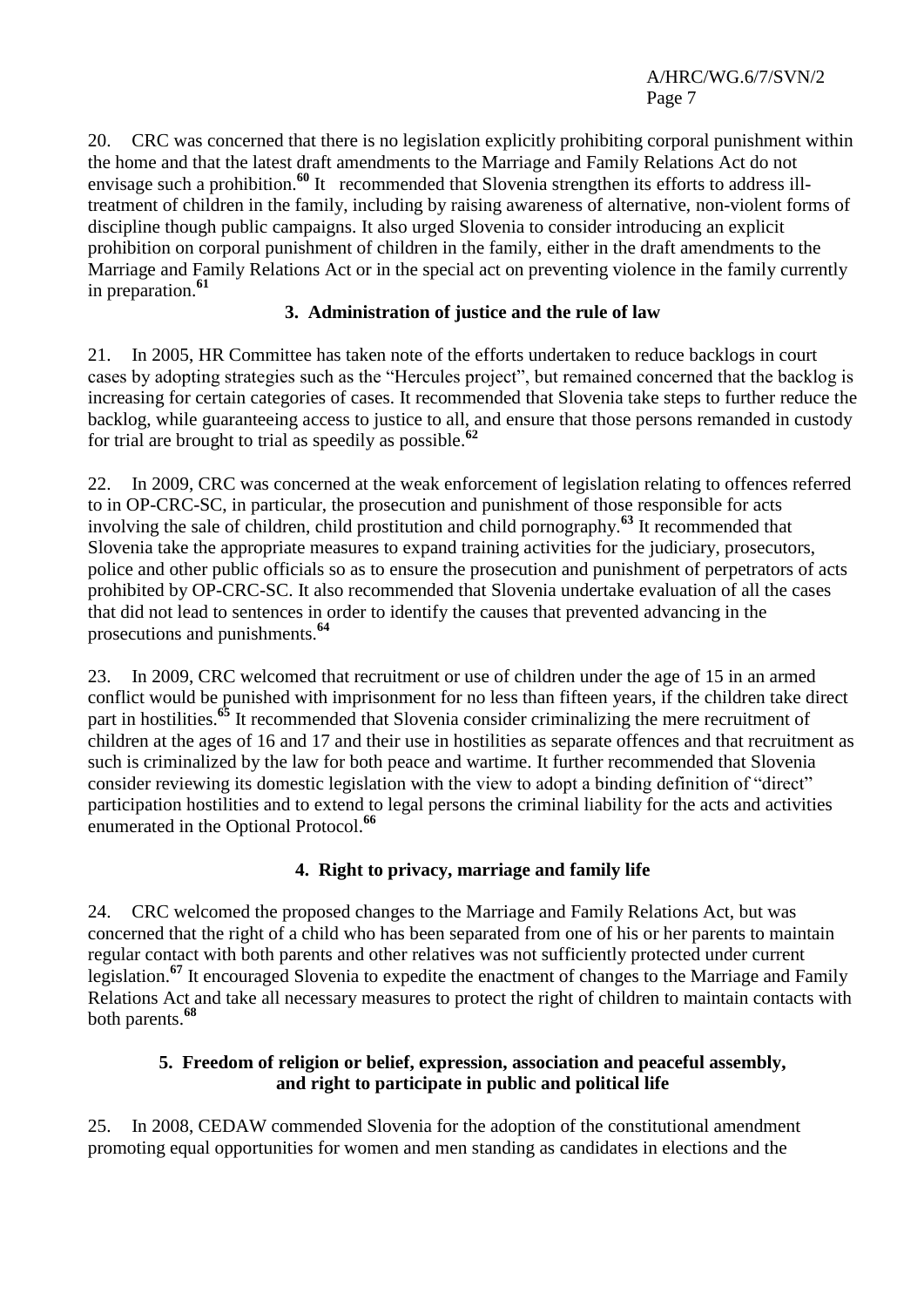amendments to the National Assembly Elections Act and the Local Elections Act requiring balanced representation of both sexes on the candidate lists; the adoption of the Implementation of the Principle of Equal Treatment Act in May 2004 and the subsequent inclusion of the prohibition of discrimination in many laws. **<sup>69</sup>** It was concerned at the lack of results achieved pursuant to the introduction of the quota system through the amendment to the National Assembly Elections Act. **<sup>70</sup>** A 2009 United Nations Statistics Division source indicated that the proportion of seats held by women in the national parliament increased from 12.2 per cent in 2005 to 13.3 per cent in 2009.**<sup>71</sup>** CEDAW noted the increase of the proportion of women elected to municipal councils from 13.1 to 21.5 per cent in the last elections in 2006, but was concerned that the share of women mayors fell from 6 to 3 per cent during the same period of time.**<sup>72</sup>** CEDAW called on Slovenia to strengthen its efforts to increase the number of women participating in political life, in particular at the national level, and revisit the national Assembly Elections Act to accelerate political advancement of women in the next elections. It recommended that Slovenia in this regard introduce temporary special measures in accordance with the Convention and that it strengthen its efforts to promote women to positions of mayor in municipalities. It further recommended that Slovenia enhance awareness-raising campaigns on the importance of women's participation in political life and organize special capacity-building initiatives for women candidates for election or for mayors.**<sup>73</sup>** In 2005, HR Committee recommended that Slovenia take the necessary measures to increase the effective participation of women in public affairs and in the political and economic sectors.**<sup>74</sup>**

# **6. Right to work and to just and favourable conditions of work**

26. In 2005, the ILO Committee of Experts noted with satisfaction that the Employment Relationships Act of 2002 gives legislative expression for the first time to the principles contained in the ILO Equal Remuneration Convention. **<sup>75</sup>** The ILO Committee of Experts further noted the adoption of the Act on Equal Opportunities for Men and Women in 2002 which provides measures to promote the effective realization of gender equality, including positive measures in the field of employment.**<sup>76</sup>** In 2008, CEDAW noted the measures to support the participation of women in the labour market and to reduce unemployment among women, such as the adoption of the Active Employment Policy Measures Programme and specific programmes aimed at providing assistance to long-term unemployed women. CEDAW remained concerned, however, at the persistence of vertical segregation between women and men in the labour market and the continuing pay gap, as well as the high proportion of women, especially young women, employed on fixed-term contracts in comparison with men.<sup>77</sup> It recommended that Slovenia continue to take concrete measures to eliminate occupational segregation, both horizontal and vertical, and to narrow and close the pay gap between women and men. It called upon Slovenia to prioritize the realization of de facto equal opportunities for women and men in the labour market and to take measures aimed at decreasing the high proportion of women in comparison with men employed on fixed-term contracts. It also recommended that Slovenia take steps to widen the options available to women in both the public and the private sector, inter alia, through implementation of temporary special measures wherever possible.<sup>7</sup>

27. While welcoming the adoption of specific provisions prohibiting sexual harassment in the workplace, CEDAW expressed concern about the high incidence of sexual harassment in the workplace and the low level of reporting by women of such harassment.<sup>79</sup> It further recommended that Slovenia introduce specific measures to address sexual harassment in the workplace, including those aimed at encouraging women to report such harassment.**<sup>80</sup>**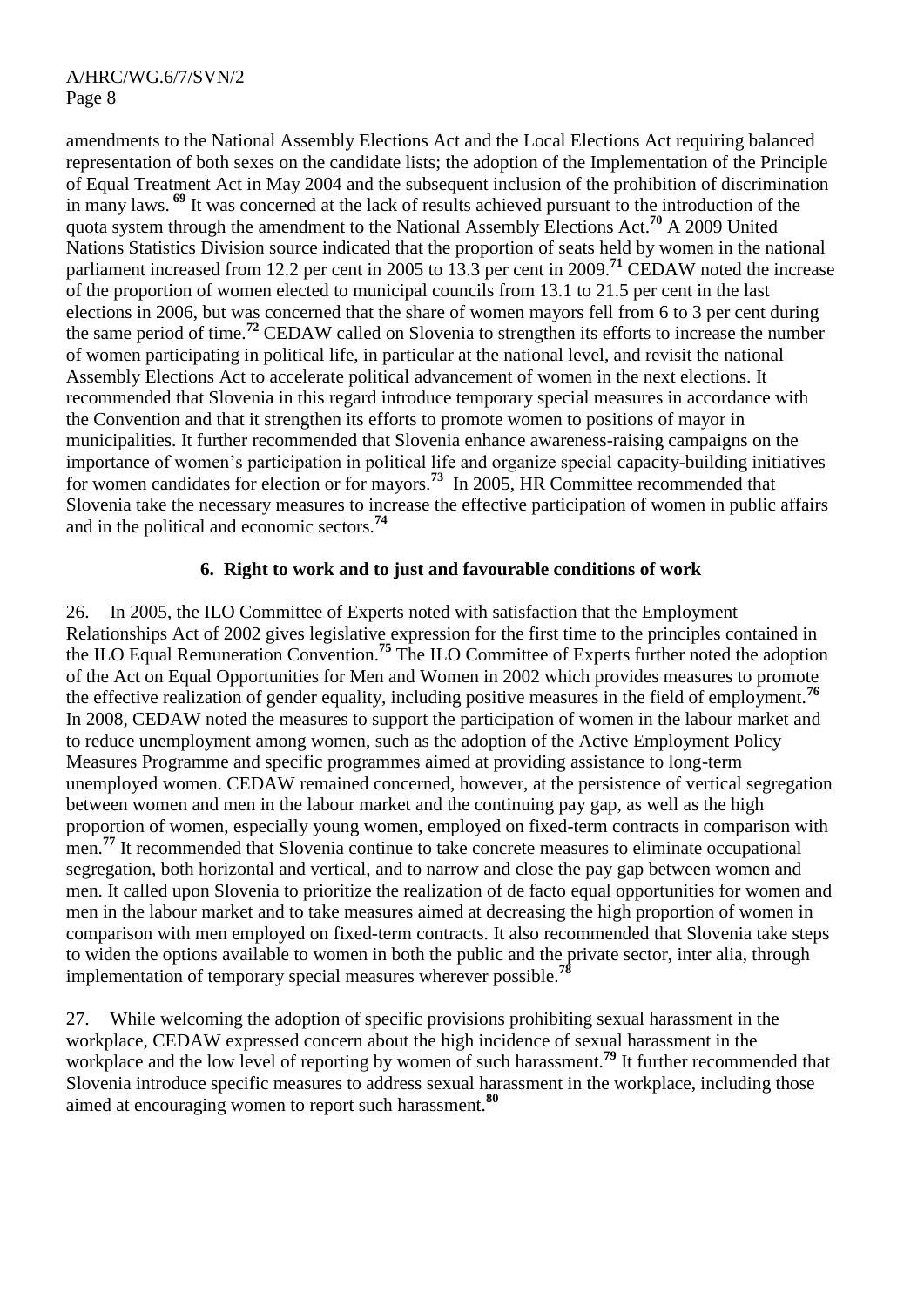28. In 2007, the ILO Committee of Experts noted the adoption of the Vocational Rehabilitation and Employment of Disabled Persons Act (No. 100/2004), which, inter alia, prohibits direct and indirect discrimination in the employment of persons with disabilities, during the employment relationship and with respect to the termination of employment. The Act Amending the Vocational Rehabilitation and Employment of Disabled Persons Act (No. 72/2005) provides that employers must consider the ILO code of practice on managing disability in the workplace so as to ensure equal opportunities of persons with disabilities in employment.**<sup>81</sup>**

# **7. Right to social security and to an adequate standard of living**

29. In 2008, CEDAW remained concerned at the persistence of the high maternal mortality rate in Slovenia. **<sup>82</sup>** It urged Slovenia to take targeted measures to lower the maternal mortality rate, including through implementing the recommendations proposed by the Working Group on the Prevention of Maternal Mortality and improving the access by women to sexual and reproductive health information and services. It also encouraged Slovenia to carefully monitor the delivery of health services in order to respond in a gender-sensitive manner to all health concerns of women. In this regard, it invited Slovenia to utilize general recommendation 24 as a framework for action.**<sup>83</sup>**

30. CEDAW expressed concern at the situation of rural women, in particular older rural women, including their access to education, health-care services and income-generating activities.**<sup>84</sup>** It encouraged Slovenia to develop special policies and programmes aimed at the economic empowerment of rural women and ensuring their access to health-care services, education and social services.**<sup>85</sup>**

31. In 2004, CRC was concerned at the relatively poor health situation of some children, particularly those belonging to the Roma community, and the relatively high maternal mortality rate. Furthermore, it was concerned about the increasing incidence of alcohol abuse and tobacco smoking among adolescents.**<sup>86</sup>** It recommended that Slovenia give priority attention to identifying and addressing the causes of the poor health situation of some children, particularly Roma children, and the high maternal mortality rate. It also recommended that Slovenia take further preventive measures and treat adolescents who abuse tobacco and/or alcohol.**<sup>87</sup>**

# **8. Right to education and to participate in the cultural life of the community**

32. In 2008, the ILO Committee of Experts recalled that, by virtue of article 57 of the Constitution, primary education shall be compulsory and financed by public resources.**<sup>88</sup>** A 2009 United Nations Statistics Division source indicated that the net enrolment ratio in primary education decreased from 97.3 per cent in 2005 to 97.2 per cent in 2007.**<sup>89</sup>** In 2004, CRC was concerned about the high school dropout rate in secondary education**<sup>90</sup>** and recommended that Slovenia take measures to address the high dropout rate in secondary education.<sup>91</sup> It encouraged Slovenia to address the low enrolment of female children with disabilities in school.**<sup>92</sup>**

# **9. Minorities and indigenous peoples**

33. In 2008 the Independent Expert on minority issues reported that in Slovenia, thousands of minority residents, including Bosnians, ethnic Albanians from Kosovo, Macedonians, Roma and Serbs were denied citizenship on the basis of restrictive citizenship laws introduced in 1991 as a very short time limit was allowed to file applications for minority non-ethnic Slovenians. The overall legal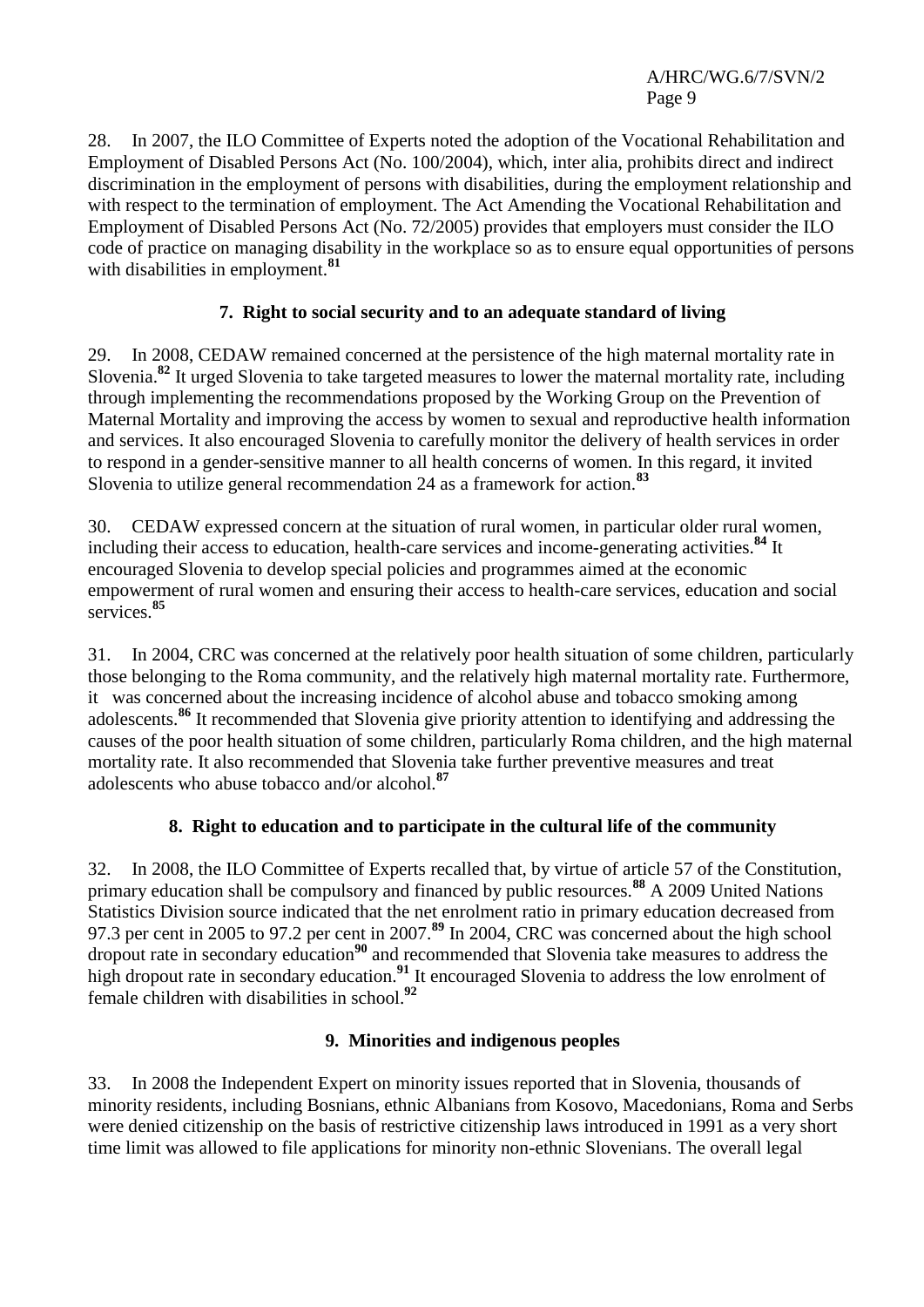framework was improved considerably by the Law on Settling of the status of citizens of other Socialist Federal Republic of Yugoslavia Successor States in the Republic of Slovenia in 1999, although some minorities, including the Roma, reportedly remain affected.**<sup>93</sup>**

34. In 2005, HR Committee recommended that Slovenia seek to resolve the legal status of all the citizens of the successor States that formed part of the former Socialist Federal Republic of Yugoslavia who are presently living in Slovenia, and should facilitate the acquisition of Slovenian citizenship by all such persons who wish to become citizens of Slovenia.**<sup>94</sup>**

35. In 2004, CRC was concerned that children belonging to some ethnic groups in Slovenia, such as Bosniacs, Croats, Serbs, Albanians and others, do not enjoy fully some of their cultural rights.**<sup>95</sup>** It recommended that Slovenia continue to strengthen and expand efforts to ensure that children from all ethnic groups fully enjoy their rights.**<sup>96</sup>**

36. In 2006, CESCR was concerned about discrimination against the Roma, as well as about the distinction made in practice between indigenous and non-indigenous Roma. It was also concerned that the latter do not enjoy protection of their cultural rights, such as the right to education in their mother tongue.**<sup>97</sup>** It urged Slovenia to take measures to combat discrimination between indigenous and nonindigenous Roma and to guarantee access without distinction to Roma children in school. Slovenia was called upon to take measures to guarantee that education is provided also in the mother tongue of minorities.<sup>98</sup> In 2005, HR Committee was also concerned about the difference in the status between the so-called "autochthonous" (indigenous) and "non-autochthonous" (new) Roma communities in Slovenia. It recommended that Slovenia consider eliminating discrimination on the basis of status within the Roma minority and provide to the whole Roma community a status free of discrimination, and improve its living conditions and enhance its participation in public life.**<sup>99</sup>**

# **10. Migrants, refugees and asylum-seekers**

37. In 2004, CRC welcomed the adoption of new legislation defining the rights of asylum-seekers and refugees, including the Aliens Act and the Asylum Act of 1999, and the additions to the Law on the Temporary Refugee Status of 2002.**<sup>100</sup>** In 2003, Committee against Torture (CAT) welcomed the amendments to the Aliens Act and the Asylum Act, thereby bringing domestic legislation into line with the Convention.**<sup>101</sup>**

38. A 2008 UNHCR report indicated concerns about a number of provisions in Slovenia's new Law on International Protection. During the drafting and legislative review process, UNHCR had submitted many detailed comments and suggestions to improve the draft law, most of which were not accepted. Only one asylum seeker was recognized as a refugee in 2006 and two in 2007. Among the most worrying provisions of the new law is the increased substitution of accelerated procedures for fullscale asylum procedures. UNHCR considered that accelerated procedures should only be applied in exceptional, specifically defined cases. At some critical stages in the new asylum process, appeals do not have a suspensive effect. This means that even before their case has been properly evaluated, asylum seekers could find themselves returned to another country where their life or freedom may be threatened. In addition, the law foresees the widespread use of detention for asylum seekers, with no exemption for persons with special needs such as families with children.**<sup>102</sup>**

39. CRC noted with satisfaction that children with temporary refugee status are able to enrol in primary and secondary education under the same conditions as Slovene children. It notes with concern,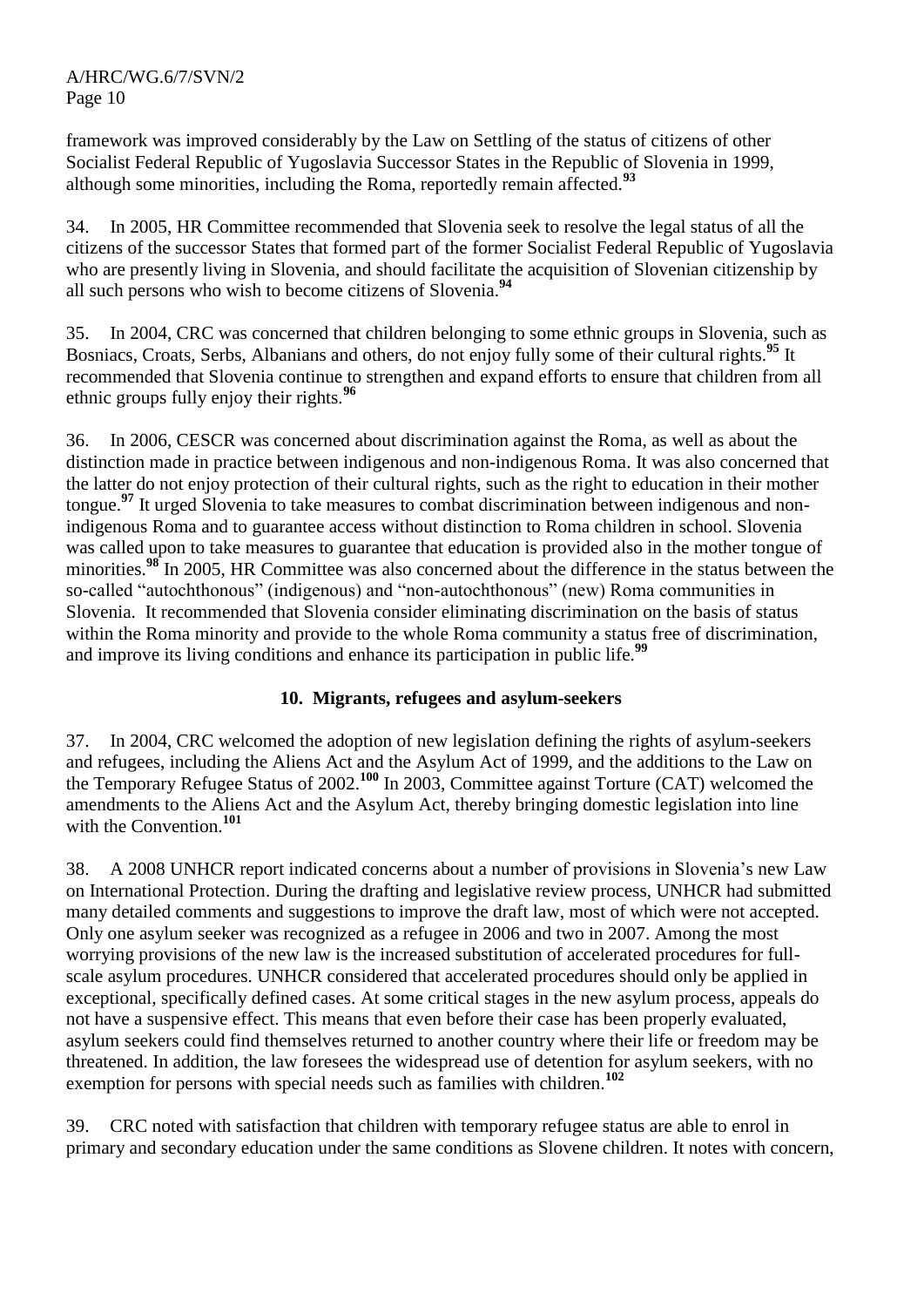however, that the extent of health-care services available to these children has still to be regulated.**<sup>103</sup>** It encouraged Slovenia to take further measures to ensure that asylum-seeking and refugee children are granted equal access to services, including health care.**<sup>104</sup>**

# **III. ACHIEVEMENTS, BEST PRACTICES, CHALLENGES AND CONSTRAINTS**

40. CESCR noted with satisfaction Slovenia's efforts to fulfil its obligations under the Covenant and the protection generally afforded to economic, social and cultural rights in Slovenia.**<sup>105</sup>**

41. The ILO Committee of Experts recalled that Slovenia indicated that children who fail to complete school continue to be a challenge. Considering that education is important to preventing the engagement of children in the worst forms of child labour, it encouraged the Government to continue pursuing its efforts to reduce the number of children dropping out of primary education and to provide information on the results achieved.**<sup>106</sup>**

42. In 2006, CESCR was concerned that nationals of the former Yugoslavia have been "erased" as their names were removed from the population registers in 1992. As a result of this, they have lost their Slovene nationality and their right to reside in Slovenia. CESCR observed that this situation entails violations of these persons' economic and social rights, including the rights to work, social security, health care and education.<sup>107</sup> It urged Slovenia to take the necessary legislative and other measures to remedy the situation of nationals of the States of former Yugoslavia who have been "erased" as their names were removed from the population registers in 1992. It strongly recommended that Slovenia restore the status of permanent resident to all the individuals concerned, in accordance with the relevant decisions of the Constitutional Court. These measures should allow these individuals to reclaim their rights and regain access to health services, social security, education and employment.**<sup>108</sup>**

# **IV. KEY NATIONAL PRIORITIES, INITIATIVES AND COMMITMENTS**

# **A. Pledges by the State**

43. In 2006, Slovenia pledged to cooperate fully with the procedures and mechanisms of the Human Rights Council, including through visits of special procedures, on the basis of their own terms of reference, to reply to all letters of allegation received from them, and to invest efforts to implement the recommendations that they will have addressed to Slovenia. It pledged to continue to submit regularly reports to the human rights treaty bodies and to assure follow-up. It also pledged to increase its voluntary contributions to OHCHR as soon as possible and continue to provide, to the best of its abilities, voluntary contributions to the rest of the United Nations human rights system.**<sup>109</sup>**

# **B. Specific recommendations for follow-up**

44. In 2005, HR Committee requested Slovenia to provide, within one year, relevant information on the assessment of the situation and the implementation of the Committee's recommendations regarding the measures taken to combat trafficking in women and children; and the elimination of discrimination on the basis of status within the Roma minority and provide the whole Roma community with a status free of discrimination. **110**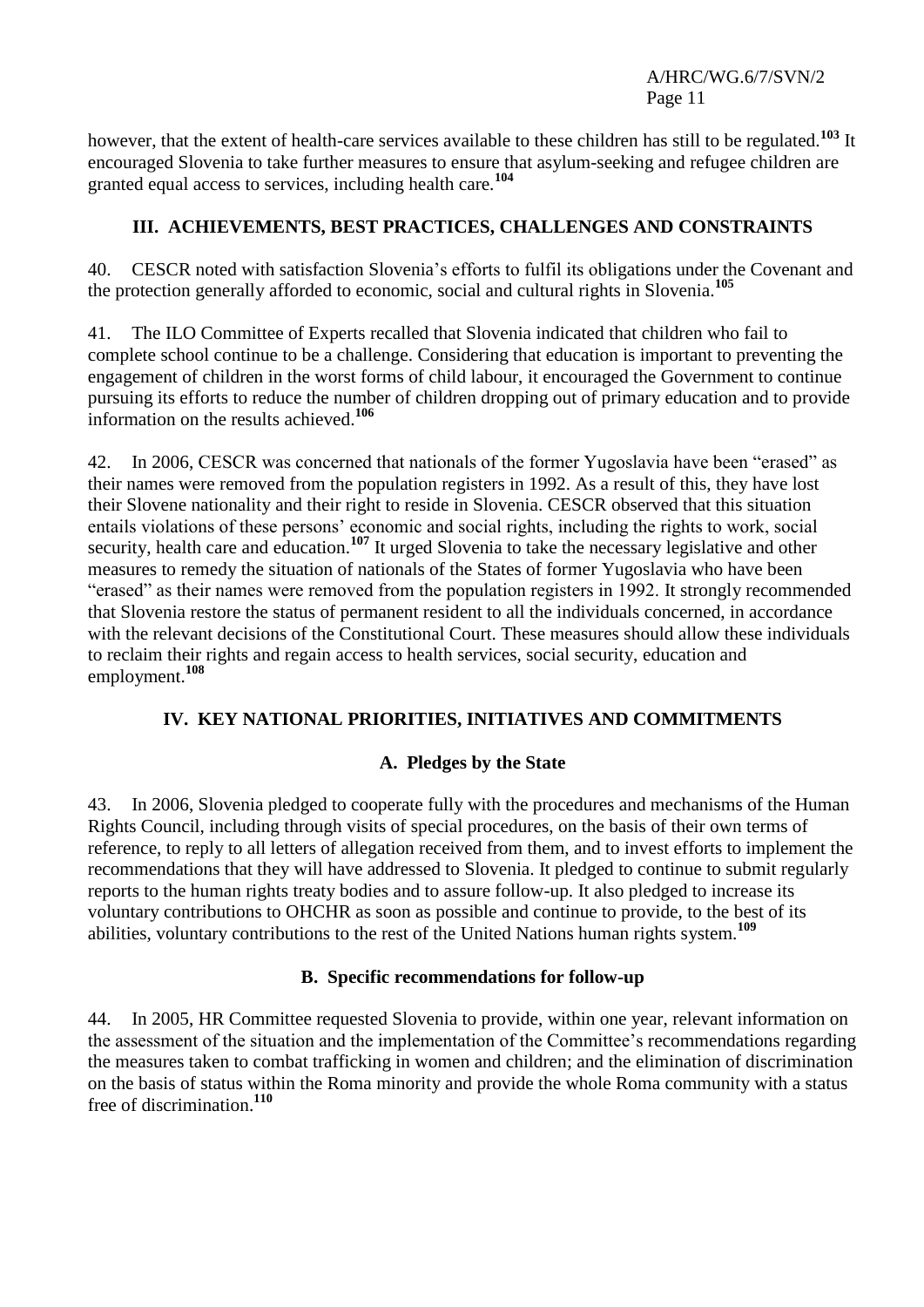45. In 2008, CEDAW requested Slovenia to provide, within two years, information on the steps undertaken to implement the recommendations relating to the strengthening of the Office of Equal Opportunities and the establishment of an Advocate for Equal Opportunities for Men and Women.**<sup>111</sup>** It also requested information on the steps undertaken to implement the recommendation relating to the increasing of the women participating in political life.**<sup>112</sup>**

# **V. CAPACITY-BUILDING AND TECHNICAL ASSISTANCE**

N/A

*Notes*

 $\overline{a}$ <sup>1</sup>Unless indicated otherwise, the status of ratifications of instruments listed in the table may be found in *Multilateral Treaties Deposited with the Secretary-General: Status as at 31 December 2006* (ST/LEG/SER.E.25), supplemented by the official website of the United Nations Treaty Collection database, Office of Legal Affairs of the United Nations Secretariat, http:// treaties.un.org/

 $2$ The following abbreviations have been used for this document:

| <b>ICERD</b>     | International Convention on the Elimination of All Forms of Racial Discrimination                                |
|------------------|------------------------------------------------------------------------------------------------------------------|
| <b>ICESCR</b>    | International Covenant on Economic, Social and Cultural Rights                                                   |
| <b>OP-ICESCR</b> | <b>Optional Protocol to ICESCR</b>                                                                               |
| <b>ICCPR</b>     | International Covenant on Civil and Political Rights                                                             |
| <b>ICCPR-OP1</b> | <b>Optional Protocol to ICCPR</b>                                                                                |
| <b>ICCPR-OP2</b> | Second Optional Protocol to ICCPR, aiming at the abolition of the death penalty                                  |
| <b>CEDAW</b>     | Convention on the Elimination of All Forms of Discrimination against Women                                       |
| OP-CEDAW         | <b>Optional Protocol to CEDAW</b>                                                                                |
| <b>CAT</b>       | Convention against Torture and Other Cruel, Inhuman or Degrading Treatment or Punishment                         |
| OP-CAT           | Optional Protocol to CAT                                                                                         |
| <b>CRC</b>       | Convention on the Rights of the Child                                                                            |
| OP-CRC-AC        | Optional Protocol to CRC on the involvement of children in armed conflict                                        |
| OP-CRC-SC        | Optional Protocol to CRC on the sale of children, child prostitution and child pornography                       |
| <b>ICRMW</b>     | International Convention on the Protection of the Rights of All Migrant Workers and Members<br>of Their Families |
| <b>CRPD</b>      | Convention on the Rights of Persons with Disabilities                                                            |
| <b>OP-CRPD</b>   | Optional Protocol to Convention on the Rights of Persons with Disabilities                                       |
| <b>CED</b>       | International Convention for the Protection of All Persons from Enforced Disappearance                           |
|                  |                                                                                                                  |

<sup>3</sup>Reservation:

"With regard to article 5, paragraph 2(a) of the Optional Protocol, the Republic of Slovenia specifies that the Human Rights Committee shall not have competence to consider a communication from an individual if the same matter is being examined or has already been considered under another procedure of international investigation or settlement."

<sup>4</sup>Adopted by the General Assembly in its resolution 63/117 of 10 December 2008, in which the General Assembly recommended that a signing ceremony be organized in 2009. Article 17, paragraph 1, of OP-ICESCR states that "The present Protocol is open for signature by any State that has signed, ratified or acceded to the Covenant"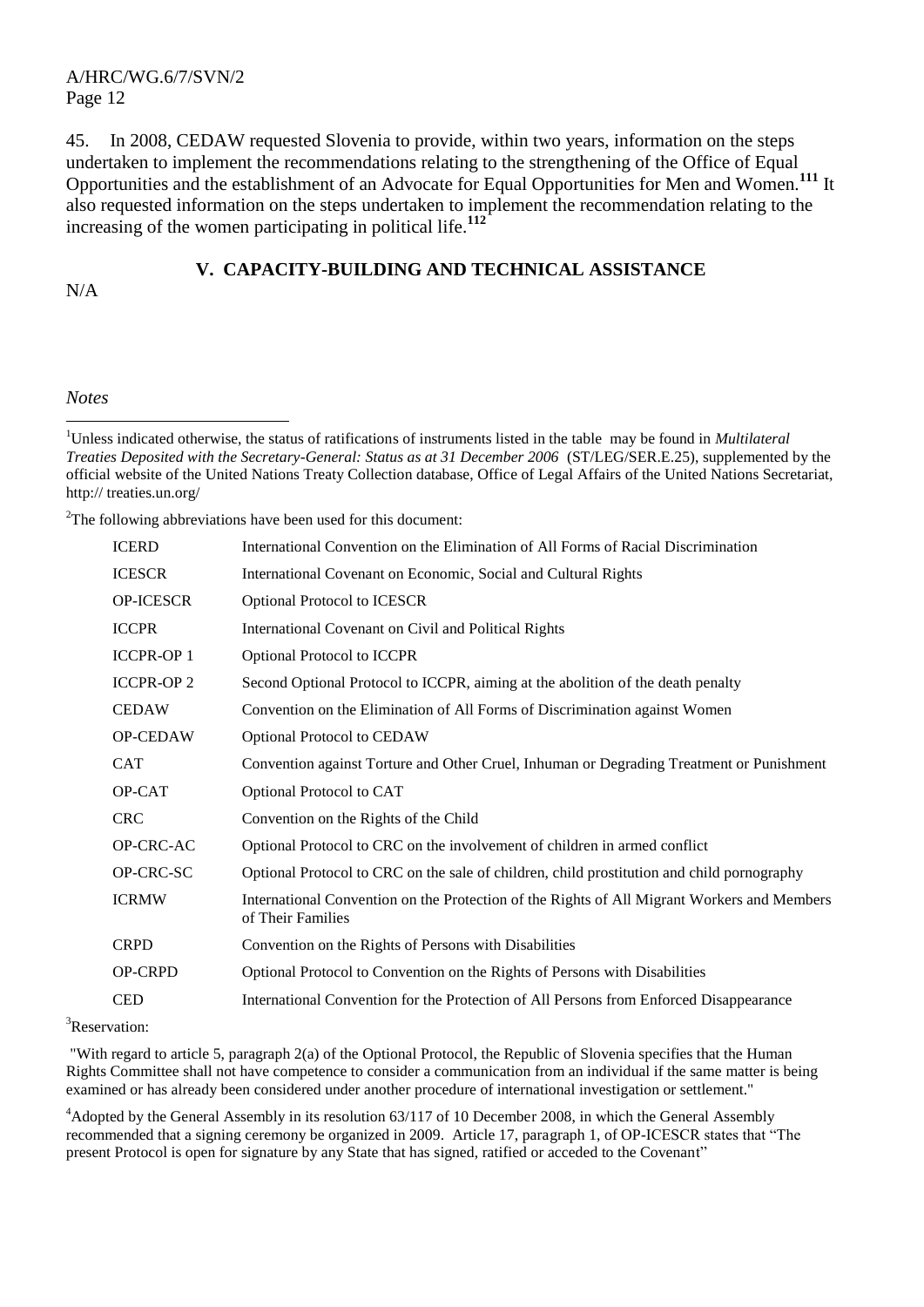-<br><sup>5</sup>Protocol to Prevent, Suppress and Punish Trafficking in Persons, Especially Women and Children, supplementing the United Nations Convention against Transnational Organized Crime.

<sup>6</sup>1951 Convention relating to the Status of Refugees and its 1967 Protocol, 1954 Convention relating to the status of Stateless Persons and 1961 Convention on the Reduction of Statelessness.

<sup>7</sup>Geneva Convention for the Amelioration of the Condition of the Wounded and Sick in Armed Forces in the Field (First Convention); Geneva Convention for the Amelioration of the Condition of Wounded, Sick and Shipwrecked Members of Armed Forces at Sea (Second Convention); Convention relative to the Treatment of Prisoners of War (Third Convention); Convention relative to the Protection of Civilian Persons in Time of War (Fourth Convention); Protocol Additional to the Geneva Conventions of 12 August 1949, and relating to the Protection of Victims of International Armed Conflicts (Protocol I); Protocol Additional to the Geneva Conventions of 12 August 1949, and relating to the Protection of Victims of Non-International Armed Conflicts (Protocol II); Protocol additional to the Geneva Conventions of 12 August 1949, and relating to the Adoption of an Additional Distinctive Emblem (Protocol III). For the official status of ratifications, see Federal Department of Foreign Affairs of Switzerland, at

[http://www.eda.admin.ch/eda/fr/home/topics/intla/intrea/chdep/warvic.html.](http://www.eda.admin.ch/eda/fr/home/topics/intla/intrea/chdep/warvic.html)

8 International Labour Organization Convention No. 29 concerning Forced or Compulsory Labour; Convention No.105 concerning the Abolition of Forced Labour, Convention No. 87 concerning Freedom of Association and Protection of the Right to Organize; Convention No. 98 concerning the Application of the Principles of the Right to Organize and to Bargain Collectively; Convention No. 100 concerning Equal Remuneration for Men and Women Workers for Work of Equal Value; Convention No. 111 concerning Discrimination in Respect of Employment and Occupation; Convention No. 138 concerning Minimum Age for Admission to Employment; Convention No. 182 concerning the Prohibition and Immediate Action for the Elimination of the Worst Forms of Child Labour.

<sup>9</sup> Concluding observations of the Committee on the Elimination of All Forms of Discrimination against Women (CEDAW/C/SVN/CO/4), para. 41.

<sup>10</sup> Concluding observations of the Committee on the Rights of the Child (C/15/Add.230), para. 63.

<sup>11</sup> Concluding observations of the Committee on Economic, Social and Cultural Rights ( $E/C.12/SVN/CO/1$ ), para. 27.

 $12$  Concluding observations of the Human Rights Committee (CCPR/CO/84/SVN) para. 3.

<sup>13</sup> E/C.12/SVN/CO/1, para. 7.

 $14$ For the list of national human rights institutions with accreditation status granted by the International Coordinating Committee of National Institutions for the Promotion and Protection of Human Rights (ICC), see A/HRC/10/55, annex I.

<sup>15</sup> CCPR/CO/84/SVN, para. 5 (a), (b).

<sup>16</sup> E/C.12/SVN/CO/1, para. 6.

 ${}^{17}$ CRC/C/15/Add.230, para. 8.

<sup>18</sup> CRC/C/OPSC/SVN/CO/1, para. 4 (b); and concluding observations of the Committee on the Rights of the Child (CRC/OPAC/SVN/CO/1), 4 (d).

<sup>19</sup>CEDAW/C/SVN/CO/4, para. 15.

<sup>20</sup> CRC/C/15/Add.230, para. 9.

 $^{21}$ CEDAW/C/SVN/CO/4, para. 16.

<sup>22</sup> ILO Committee of Experts on the Application of Conventions and Recommendations, Individual Direct Request concerning ILO Equal Remuneration Convention, 1951 (No. 100), 2007, Geneva, doc. No. (ILOLEX) 092007SVN100, para. 1.

<sup>23</sup> CRC/C/OPSC/SVN/CO/1, para. 10.

 $24$  Ibid., para. 11.

<sup>25</sup>See General Assembly resolution 59/113B, of 14 July 2005, and Human Rights Council resolution  $6/24$ of 28 September 2007. See also letters from the High Commissioner for Human Rights dated 9 January 2006 and 10 December 2007, available at [http://www2.ohchr.org/english/issues/education/training/Summary-national-initiatives2005-2009.htm.](http://www2.ohchr.org/english/issues/education/training/Summary-national-initiatives2005-2009.htm)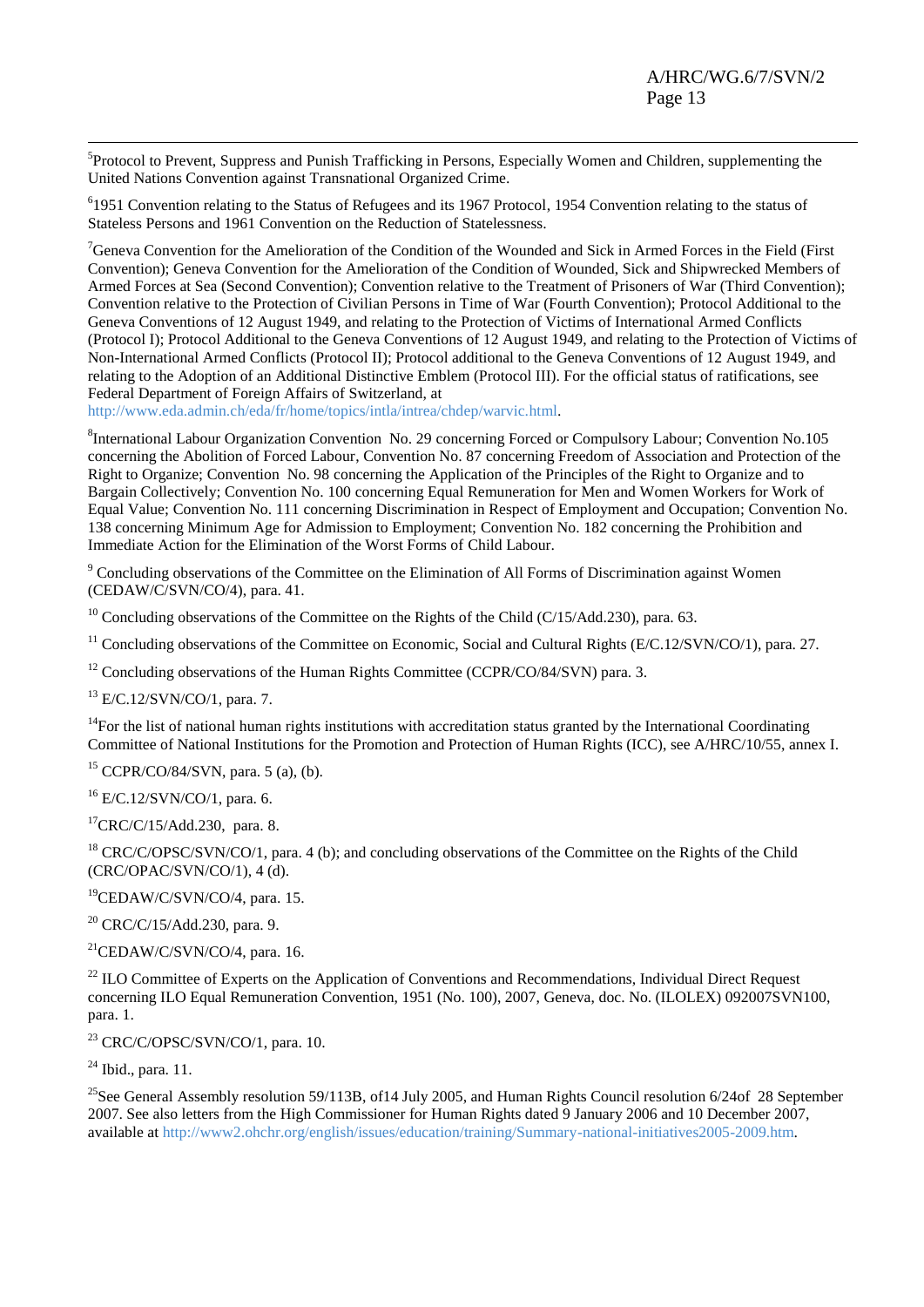$\overline{a}$ <sup>26</sup>Letters from the Permanent Mission of the Republic of Slovenia, dated on 19 April 2006 and from the Ministry of Education and Sport, dated on 18 April 2008, and the response of the Permanent Mission of the Republic of Slovenia to the questionnaire of the Human Rights Council Advisory Committee on the issue of the draft UN declaration on human rights education and training, dated on 7 January 2009, see [http://www2.ohchr.org/english/issues/education/training/Summary](http://www2.ohchr.org/english/issues/education/training/Summary-national-initiatives2005-2009.htm)[national-initiatives2005-2009.htm.](http://www2.ohchr.org/english/issues/education/training/Summary-national-initiatives2005-2009.htm)

 $^{27}$ Ibid.

 $^{28}$ The following abbreviations have been used for this document:

| CERD         | Committee on the Elimination of Racial Discrimination                                |
|--------------|--------------------------------------------------------------------------------------|
| CESCR        | Committee on Economic, Social and Cultural Rights                                    |
| HR Committee | Human Rights Committee                                                               |
| CEDAW        | Committee on the Elimination of Discrimination against Women                         |
| CAT          | Committee against Torture                                                            |
| CRC-         | Committee on the Rights of the Child                                                 |
| CMW          | Committee on the Protection of the Rights of All Migrant Workers and Their Families. |

 $^{29}$ The questionnaires included in this section are those which have been reflected in an official report by a special procedure mandate holder.

 $30$ See (a) report of the Special Rapporteur on trafficking in persons, especially in women and children (E/CN.4/2006/62) and the Special Rapporteur on the sale of children, child prostitution and child pornography (E/CN.4/2006/67), joint questionnaire on the relationship between trafficking and the demand for commercial sexual exploitation sent in July 2005; (b) report of the Special Rapporteur on the sale of children, child prostitution and child pornography (A/HRC/4/31), questionnaire on the sale of children's organs sent in July 2006; (c) report of the Special Rapporteur on trafficking in persons, especially women and children (A/HRC/4/23), questionnaire on issues related to forced marriages and trafficking in persons sent in 2006; (d) report of the Special Rapporteur on the human rights of migrants (A/HRC/4/24), questionnaire on the impact of certain laws and administrative measures on migrants sent in 2006; (e) report of the Special Rapporteur on the right to education (A/HRC/4/29), questionnaire on the right to education of persons with disabilities sent in 2006; (f) report of the Special Representative of the Secretary-General on the issue of human rights and transnational corporations and other business enterprises (A/HRC/4/35/Add.3), questionnaire on human rights policies and management practices; (g) report of the Special Rapporteur on the situation of human rights and fundamental freedoms of indigenous people (A/HRC/6/15), questionnaire on the human rights of indigenous people sent in August 2007; (h) report of the Special Rapporteur on the sale of children, child prostitution and child pornography (A/HRC/7/8), questionnaire on assistance and rehabilitation programmes for child victims of sexual exploitation sent in July 2007; (i) report of the Special Rapporteur on the right to education (A/HRC/8/10), questionnaire on the right to education in emergency situations sent in 2007; (j) report on the Special Rapporteur on trafficking in persons, especially women and children (A/HRC/10/16 and Corr.1), questionnaire on trafficking in persons, especially women and children; (k) report of the independent expert on the question of human rights and extreme poverty to the eleventh session of the Council (June 2009) (A/HRC/11/9), questionnaire on Cash Transfer Programmes, sent in October 2008; (l) report of the Special Rapporteur on the right to education (June 2009) (A/HRC/11/8), questionnaire on the right to education for persons in detention; (m) report of the Special Rapporteur on violence against women, (June 2009) (A/HRC/11/6), questionnaire on violence against women and political economy; (n) report of the Special Rapporteur on contemporary forms of slavery, including its causes and consequences (A/HRC/12/21), questionnaire on national legislation and initiatives addressing the issue of bonded labour; (o) report of the Special Rapporteur on the sale of children, child prostitution and child pornography (A/HRC/12/23), questionnaire on measures to prevent and combat online child pornography; (p) report of the Special Rapporteur on the right to food to the twelfth session of the Council (A/HRC/12/31), questionnaire on world food and nutrition security; (r) report of the Special Rapporteur on the sale of children, child prostitution and child pornography (A/HRC/12/23), questionnaire on measures to prevent and combat online child pornography.

 $31$  Joint questionnaire on the relationship between trafficking and the demand for commercial sexual exploitation; questionnaire on the sale of children's organs; questionnaire on trafficking in persons, especially women and children; questionnaire on violence against women and political economy; questionnaire on world food and nutrition security and questionnaire on measures to prevent and combat online child pornography.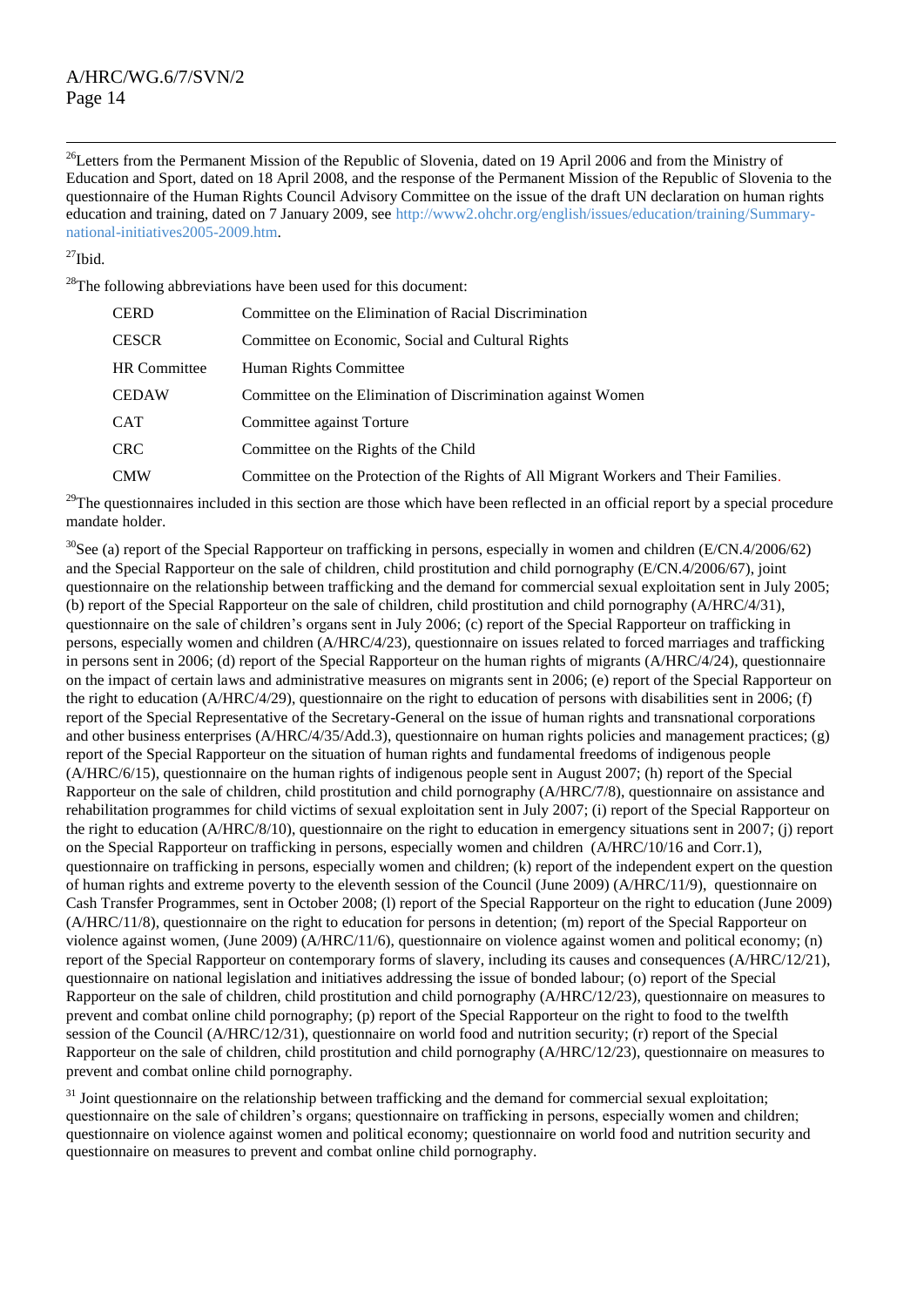-<sup>32</sup>OHCHR Press Release: High Commissioner for Human Rights Visits Slovenia, 30 January 2008.

OHCHR 2008 Annual Report, p. 203.

 $34\frac{\text{A}}{\text{A}}\frac{2}{109}$ , p.5; A/61/226, p.6.

CEDAW/C/SVN/CO/4, para. 21.

Ibid., para. 22.

E/C.12/SVN/CO/1, para. 12.

Ibid., para. 25.

CCPR/CO/84/SVN, para. 17.

CEDAW/C/SVN/CO/4, 2008, para. 35.

Ibid., para. 36.

CCPR/CO/84/SVN, para. 9.

<sup>43</sup> CEDAW/C/SVN/CO/4, para. 6 (a ), (b) and (c ).

Ibid., para. 23.

Ibid., para. 24.

E/C.12/SVN/CO/1, para. 34.

CCPR/CO/84/SVN, para. 7.

ILO Committee of Experts on the Application of Conventions and Recommendations, Individual Direct Request concerning ILO Worst Forms of Child Labour Convention, 1999 (No. 182), 2008, Geneva, doc. No. (ILOLEX) 092008SVN182, p.3.

CRC/C/OPSC/SVN/CO/1, paras. 4 (a).

Ibid., paras. 12 and 13.

CEDAW/C/SVN/CO/4, para. 25.

Ibid., para. 26.

 $^{53}$  E/C.12/SVN/CO/1, paras. 17 and 33.

CCPR/CO/84/SVN, para. 11.

CRC/C/OPSC/SVN/CO/1, paras. 4 (a) and 18.

Ibid., para. 19.

Ibid., para. 21.

ILO Committee of Experts on the Application of Conventions and Recommendations, Individual Direct Request concerning ILO Worst Forms of Child Labour Convention, 1999 (No. 182), 2008, Geneva, doc. No. (ILOLEX) 092008SVN182, p.1.

Ibid., p.1.

CRC/C/15/Add.230, para. 40.

 $<sup>61</sup>$  Ibid., para. 41.</sup>

CCPR/CO/84/SVN, para. 12.

CRC/C/OPSC/SVN/CO/1, para. 26.

Ibid., para. 27.

 $<sup>65</sup>$  Ibid., para. 10.</sup>

<sup>66</sup>CRC/C/OPAC/SVN/CO/1, para. 11.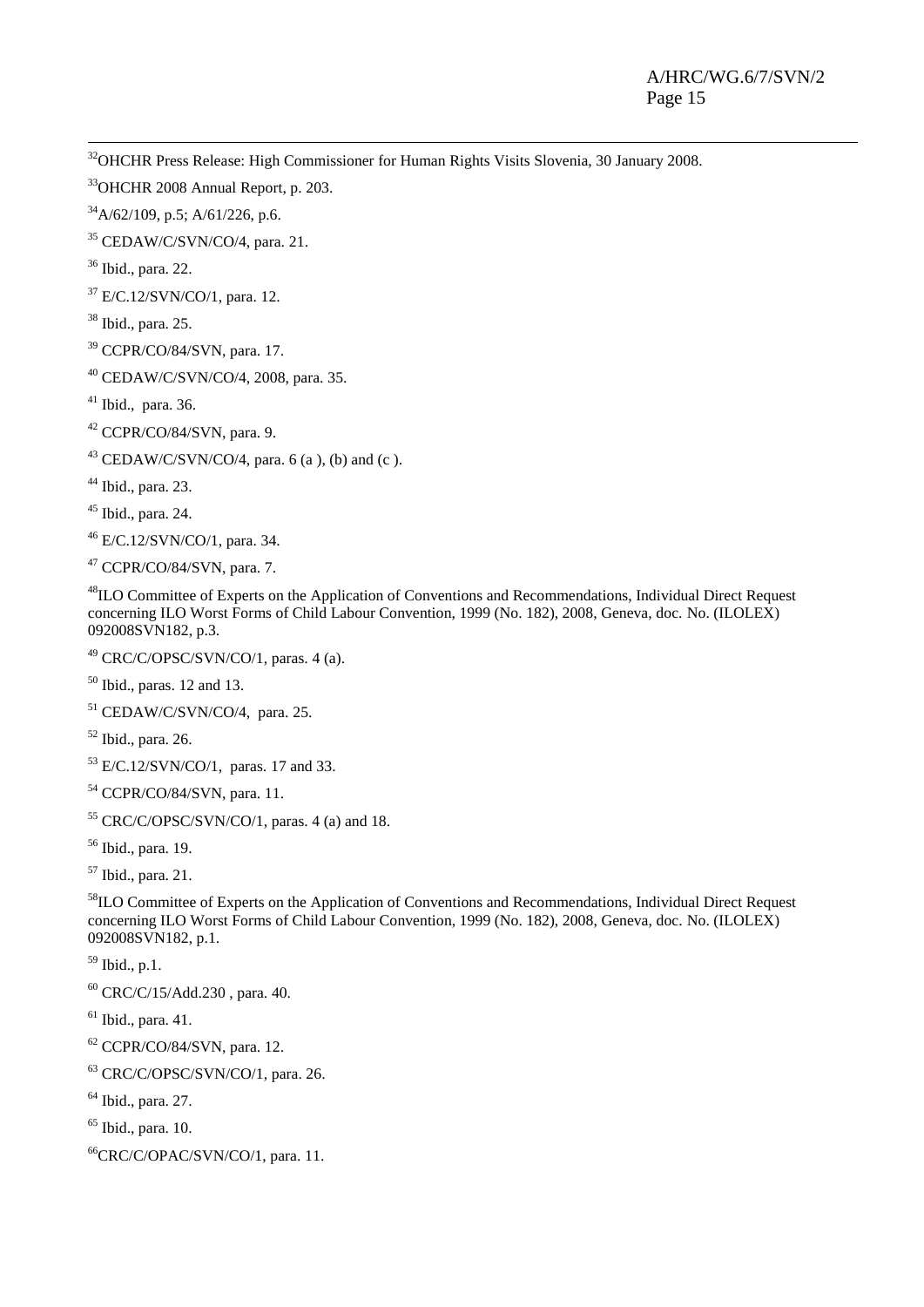$\overline{a}$  ${}^{67}$ CRC/C/15/Add.230, para. 28.

<sup>68</sup> Ibid., para. 29.

 $69$  CEDAW/C/SVN/CO/4, 2008, para. 6 (a), (b) and (c).

<sup>70</sup> Ibid., para. 27.

<sup>71</sup>United Nations Statistics Division coordinated data and analyses, available at [http://mdgs.un.org/unsd/mdg/Data.aspx.](http://mdgs.un.org/unsd/mdg/Data.aspx)

<sup>72</sup> CEDAW/C/SVN/CO/4, para. 27.

<sup>73</sup> Ibid. para. 28.

 $74$  CCPR/CO/84/SVN, para. 8.

 $<sup>75</sup>ILO Committee of Experts on the Application of Conventions and Recommendations, Individual Observation concerning$ </sup> ILO Equal Remuneration Convention, 1951, (No. 100), 2005, Geneva, doc. No. (ILOLEX) 062005SVN100, para. 1.

 $76$  Ibid., para. 2.

<sup>77</sup> CEDAW/C/SVN/CO/4, para. 29.

<sup>78</sup> Ibid., para. 30.

 $79$  Ibid., para. 29.

<sup>80</sup> Ibid., para. 30.

 ${}^{81}$ ILO Committee of Experts on the Application of Conventions and Recommendations, Individual Observation concerning ILO Discrimination (Employment and Occupation) Convention, 1958 (No. 111), 2007, doc. No. (ILOLEX) 062007SVN111, para. 1.

<sup>82</sup> CEDAW/C/SVN/CO/4, para. 31.

<sup>83</sup> Ibid., para. 32.

<sup>84</sup> Ibid., para. 37.

<sup>85</sup> Ibid., para. 38.

<sup>86</sup> CRC/C/15/Add.230, para. 44.

<sup>87</sup> Ibid., para. 45.

88ILO Committee of Experts on the Application of Conventions and Recommendations, Individual Direct Request concerning ILO Worst Forms of Child Labour Convention, 1999 (No. 182), 2008, Geneva, doc. No. (ILOLEX) 092008SVN182, p. 4.

<sup>89</sup>United Nations Statistics Division coordinated data and analyses, available at<http://mdgs.un.org/unsd/mdg/Data.aspx>.

<sup>90</sup> CRC/C/15/Add.230, para. 50.

 $91$  Ibid., para. 51.

 $92$  Ibid., paras. 42 and 43.

93 A/HRC/7/23, para 67.

<sup>94</sup> CCPR/CO/84/SVN, para. 10.

<sup>95</sup> CRC/C/15/Add.230, para. 66.

 $96$  Ibid., paras. 66 and 67.

 $^{97}$  E/C.12/SVN/CO/1, para. 11.

<sup>98</sup> Ibid., para. 24.

<sup>99</sup> CCPR/CO/84/SVN, para. 16.

<sup>100</sup> CRC/C/15/Add.230, para. 3 (d), (e) and (g).